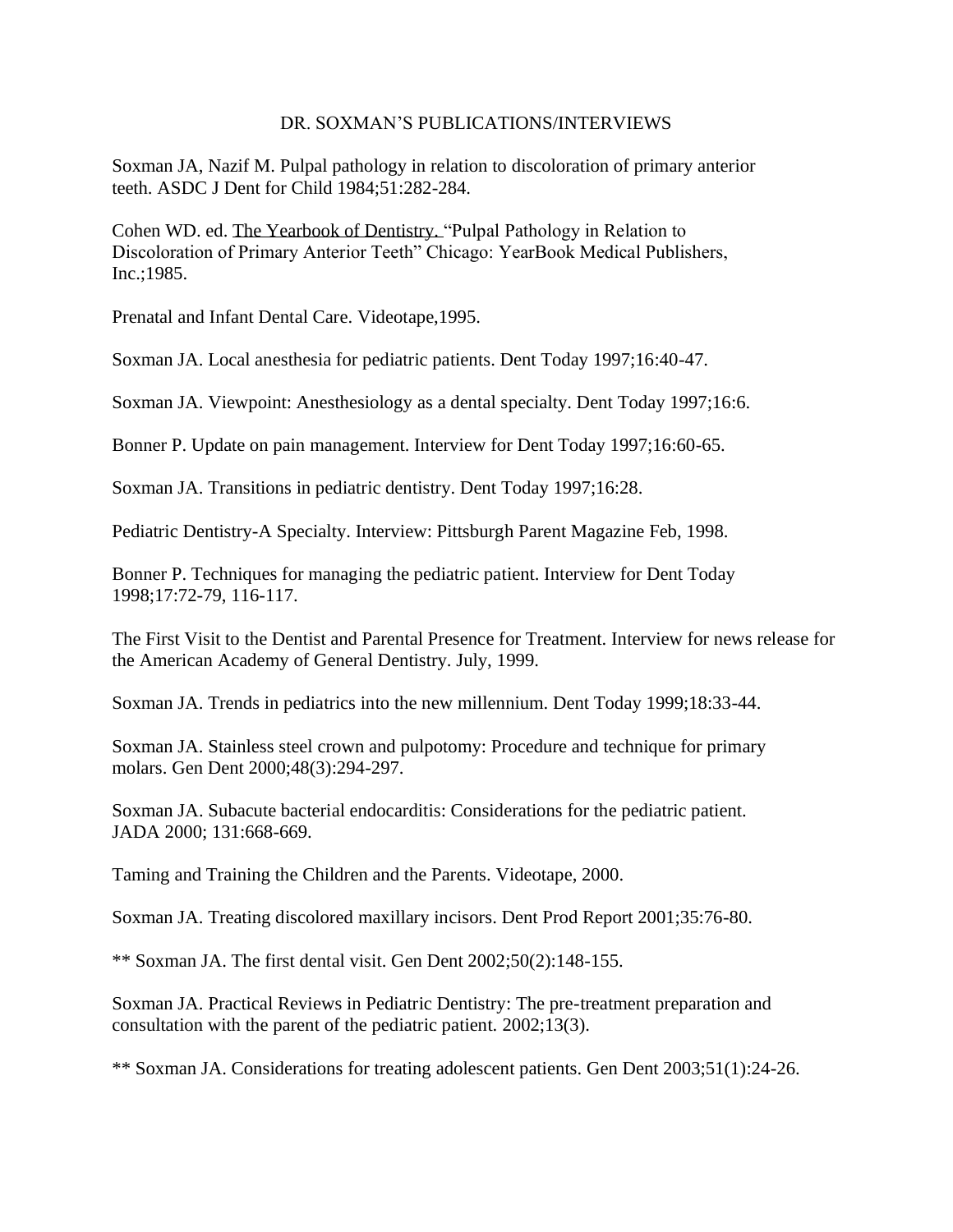Soxman JA. The art of behavior management in paedodontics. Indep Dent 2003;8:58-68.

Soxman JA. Tips for treating the pediatric hygiene patient. Prac Hygiene 2003;12:17-20.

\*\* Soxman JA. Upper airway obstruction in the pediatric dental patient. Gen Dent 2004;52(4):313-316.

Enlarged tonsils, adenoids, and allergies. Interview for Dentalnotes. Fall, 2004.

\*\* Soxman JA. Preventive guidelines for the preschool patient. Gen Dent 2005;53(1):77-80.

\*\* Soxman JA. Parenting the parents of pediatric patients. Compendium 2006; 27:630-634.

\*\* Soxman JA. Non-nutritive sucking with a pacifier: Pros and Cons. Gen Dent 2007;55(1):59-62.

Sucking on pacifiers has negative and positive effects. Interview for Dentalnotes. Winter, 2006.

MSNBC.com Gooey Nutrition Bars Fuel Energy—and Cavities. September 11, 2009.

MSNBC.com Chewing Gum Smacks of Wrinkle Risks. March 9, 2010.

MSNBC.com Mom's Kiss Can Spread Cavities to Baby. March 30, 2010.

Soxman JA. Improving caries diagnosis and early intervention in the primary and young permanent dentition. Gen Dent 2010;58(3):188-193.

KDKA Television DentalVibe February 11, 2011

Television commercial for DentalVibe September 16, 2011

Soxman JA. Parental presence. Gen Dent 2013;61(5):22-23.

Soxman JA. Upper airway obstruction in the pediatric patient. Gen Dent 2013;61(7):13.

Soxman JA. Early childhood caries risk assessment and preventive care recommendations for the primary dentition. Gen Dent 2014;62(2):15-17.

++ Soxman JA, Editor. Handbook of Clinical Techniques in Pediatric Dentistry Wiley Blackwell 2015 ISBN: 9781118792698

Soxman JA. The pros and cons of third molar extractions. Gen Dent 2015;63(3):12-13.

Soxman JA. Diagnosis and management of mesiodentes. Gen Dent 2015;63(5):18-19.